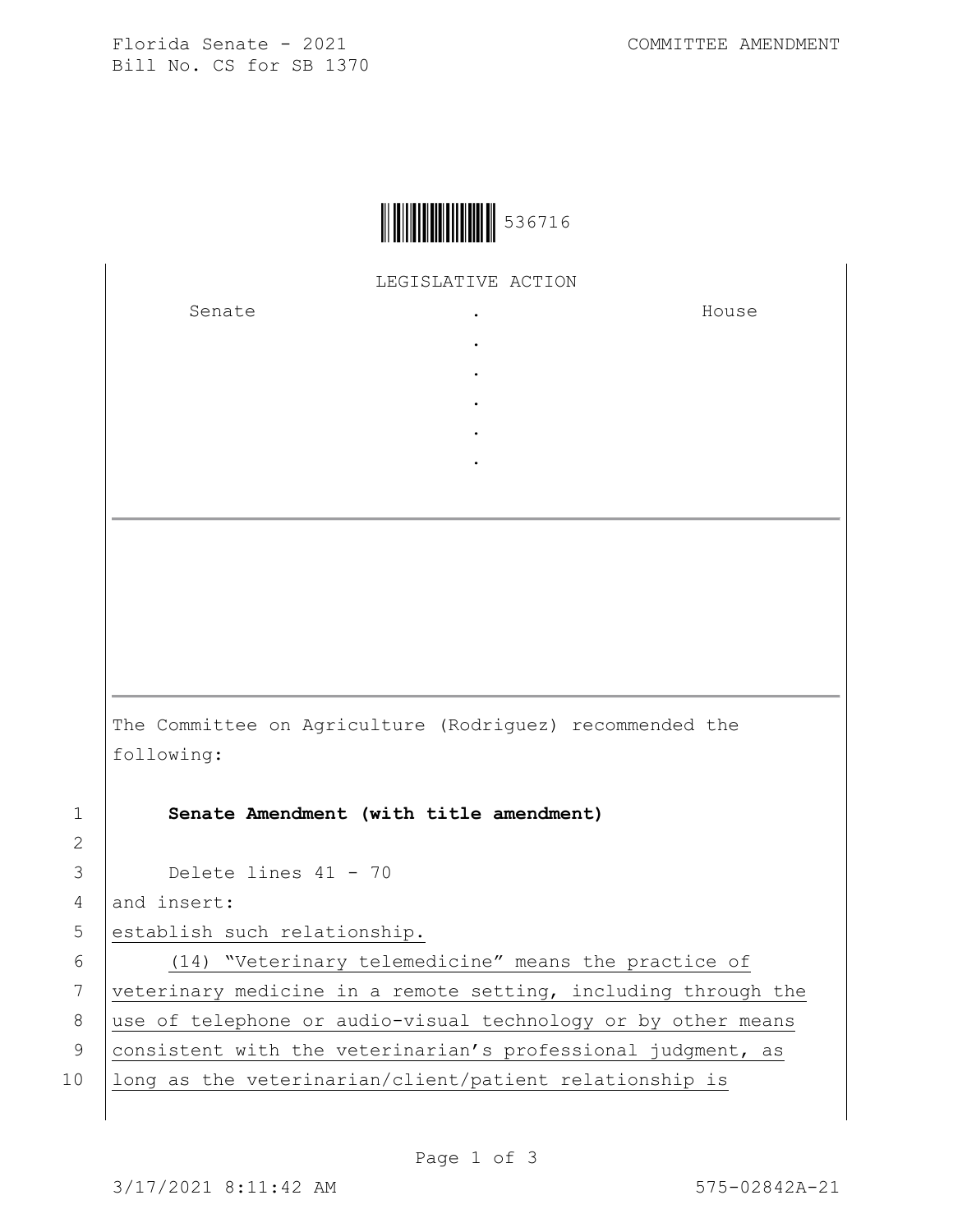Florida Senate - 2021 COMMITTEE AMENDMENT Bill No. CS for SB 1370

Ì5367167Î536716

| 11 | established either in person or by audio-visual technology.      |
|----|------------------------------------------------------------------|
| 12 | Section 2. Section 474.2021, Florida Statutes, is created        |
| 13 | to read:                                                         |
| 14 | 474.2021 Veterinary telemedicine.-                               |
| 15 | (1) A veterinarian may practice veterinary telemedicine. A       |
| 16 | physical examination is not required for the veterinarian to     |
| 17 | assume responsibility for making medical judgments or providing  |
| 18 | treatment by means of veterinary telemedicine in a manner        |
| 19 | consistent with the veterinary standard of care.                 |
| 20 | (2) (a) A veterinarian who establishes a                         |
| 21 | veterinarian/client/patient relationship without a physical      |
| 22 | examination may only provide the following services through      |
| 23 | veterinary telemedicine:                                         |
| 24 | 1. Triage of patients in first aid and emergency cases.          |
| 25 | 2. Consultation and prescription of drugs for the following      |
| 26 | areas of care: nutrition, training, dermatological conditions,   |
| 27 | and anxiety.                                                     |
| 28 | (b) Notwithstanding paragraph (a), a veterinarian may not        |
| 29 | prescribe drugs for extralabel use or veterinary feed directive  |
| 30 | drugs without a veterinarian/client/patient relationship that is |
| 31 | established through a physical examination and is otherwise      |
| 32 | consistent with federal law.                                     |
| 33 | (3) A veterinarian may not prescribe controlled substances       |
| 34 | if the veterinarian/client/patient relationship has been         |
| 35 | established by means of veterinary telemedicine under this       |
| 36 | section and the veterinarian has not previously performed a      |
| 37 | physical examination.                                            |
| 38 | (4) A veterinarian must hold a current license to practice       |
| 39 | veterinary medicine in this state in order to practice           |
|    |                                                                  |